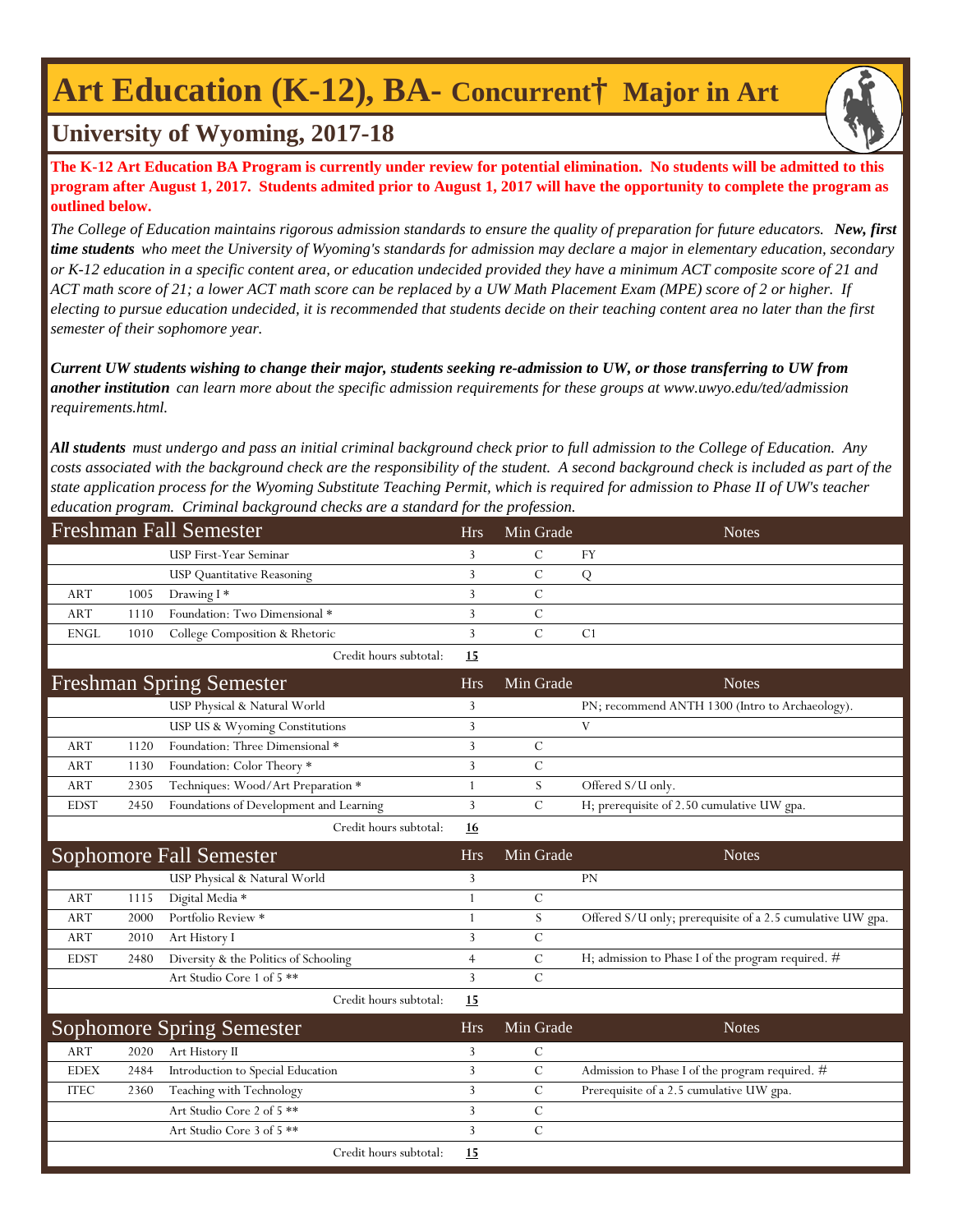# **Art Education (K-12), BA**

**with Concurrent† Major in Art**



## **University of Wyoming, 2017-18**

|             |      | <b>Junior Fall Semester</b>               | <b>Hrs</b>     | Min Grade      | <b>Notes</b>                                                |
|-------------|------|-------------------------------------------|----------------|----------------|-------------------------------------------------------------|
| <b>ART</b>  | 3510 | Printmaking I                             | 3              | C              |                                                             |
|             |      | Art Studio Core 4 of 5 **                 | 3              | $\overline{C}$ |                                                             |
|             |      | Art Studio Core 5 of 5 <sup>**</sup>      | 3              | $\mathcal{C}$  |                                                             |
|             |      | Art History Upper Division Elective       | 3              | C              |                                                             |
|             |      | Interrelated Arts Elective ***            | 3              | $\mathcal{C}$  |                                                             |
|             |      | Credit hours subtotal:                    | <u>15</u>      |                |                                                             |
|             |      | <b>Junior Spring Semester</b>             | <b>Hrs</b>     | Min Grade      | <b>Notes</b>                                                |
| <b>EDST</b> | 3000 | Teacher as Practitioner                   | 6              | $\mathcal{C}$  | C2; admission to Phase II of the program required. #        |
|             |      | Art Studio Upper Division Elective 1 of 3 | 3              | C              |                                                             |
|             |      | Art History Upper Division Elective       | 3              | $\mathcal{C}$  |                                                             |
|             |      | Elective                                  | 3              | $\mathcal{C}$  | ASG: A&S Global Awareness                                   |
|             |      | Credit hours subtotal:                    | 15             |                |                                                             |
|             |      | <b>Senior Fall Semester</b>               | <b>Hrs</b>     | Min Grade      | <b>Notes</b>                                                |
| <b>EDSE</b> | 3272 | Methods I: Art Education K-12             | 3              | C              | Admission to Phase IIIa of the program required. #          |
| <b>EDSE</b> | 4272 | Methods II: Art Education K-12            | $\overline{4}$ | $\mathcal{C}$  | C3; admission to Phase IIIa of the program required. #      |
| <b>EDST</b> | 3550 | <b>Educational Assessment</b>             | $\overline{2}$ | $\mathcal{C}$  | Prerequisite of a 2.75 cumulative UW gpa.                   |
|             |      | Art Studio Upper Division Elective 2 of 3 | 3              | $\mathcal{C}$  |                                                             |
|             |      | Art Studio Upper Division Elective 3 of 3 | 3              | $\mathcal{C}$  |                                                             |
|             |      | Credit hours subtotal:                    | 15             |                |                                                             |
|             |      | <b>Senior Spring Semester</b>             | <b>Hrs</b>     | Min Grade      | <b>Notes</b>                                                |
| <b>EDEL</b> | 4500 | Residency in Teaching (elementary)        | 8              | S              | Admission to Phase IIIb of the program; offered S/U only.#  |
| <b>EDSE</b> | 4500 | Residency in Teaching (secondary)         | 8              | S              | Admission to Phase IIIb of the program; offered S/U only. # |
|             |      | Credit hours subtotal:                    | <u>16</u>      |                |                                                             |
|             |      | <b>TOTAL CREDIT HOURS:</b>                | 122            |                |                                                             |

This is a guide for course work in the major; actual course sequence may vary by student. Please refer to the online student degree evaluation, and consult with an academic advisor. • Not all courses are offered every semester and some electives may have prerequisites. Students should review the course descriptions in the *University Catalog* and consult with their academic advisor to plan accordingly.

### **University of Wyoming requirements:**

Students must have a minimum cumulative GPA of 2.0 to graduate. • Students must complete 42 hours of upper division (3000-level or above) coursework, 30 of which must be from the University of Wyoming. • Courses must be taken for a letter grade unless offered only for S/U. • University Studies Program (USP) Human Culture (H) and Physical & Natural World (PN) courses must be taken outside of the major subject, but can be cross-listed with the major.

### **College of Education requirements:**

This plan assumes student college readiness. Students should be able to start taking 1000-level courses the first semester of college.  $\bullet$ All major content courses must be completed with a grade of C or higher. Grades of C- or lower will not satisfy this requirement.